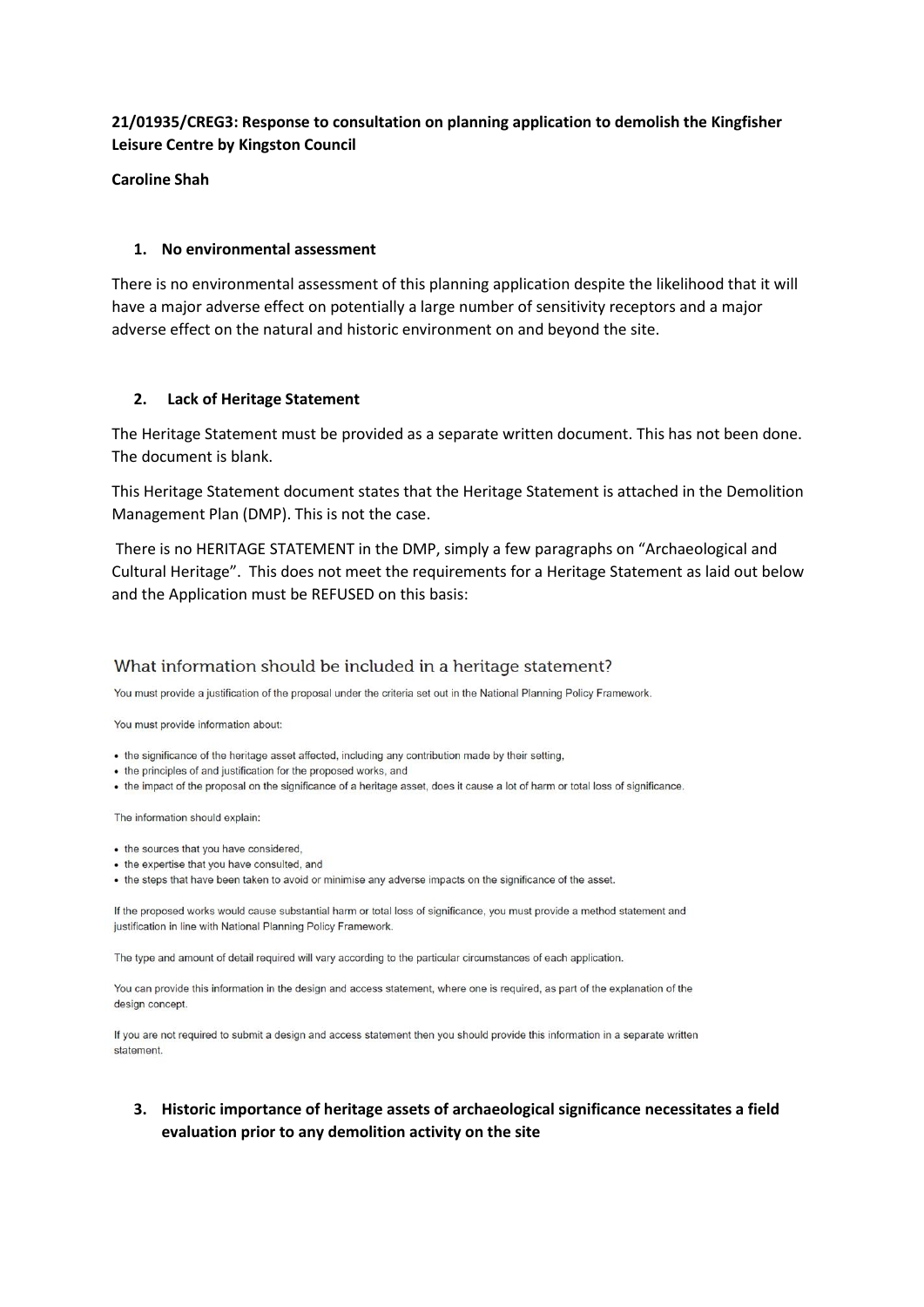The Kingfisher Leisure Centre ("Kingfisher") forms part of a wider site which includes the old Cattle Market and areas of completely undeveloped land. The site is a Conservation Area and is in an Archaeological Priority Area and an Area of Archaeological Significance. It is also in two historic characterisation zones, Kingston Core and Kingston North.

The Archaeological Survey that accompanies the application to demolish the Kingfisher Leisure Centre - a plan that will affect the wider site - is only accompanied by a desk-based assessment of the likelihood of archaeological interest on the site. Given the significance of past archaeological finds in the vicinity of the site, that has been recognised in the Survey, this appears not to comply with the NPPF 2019 which states in Paragraph 189 that a field evaluation may need to take place. The archaeological significance of a site in the centre of Kingston with the designations that this site carries and the finds from all periods on and around the site must surely fall within the definition of necessitating a field evaluation.

189. In determining applications, local planning authorities should require an applicant to describe the significance of any heritage assets affected, including any contribution made by their setting. The level of detail should be proportionate to the assets' importance and no more than is sufficient to understand the potential impact of the proposal on their significance. As a minimum the relevant historic environment record should have been consulted and the heritage assets assessed using appropriate expertise where necessary. Where a site on which development is proposed includes or has the potential to include heritage assets with archaeological interest, local planning authorities should require developers to submit an appropriate desk-based assessment and, where necessary, a field evaluation.

In addition, the conclusions of the Archaeological Survey are not based on sound argument. Evidence of the very rich archaeology on and near this site must necessitate a field evaluation of the site PRIOR to any demolition work.

The report is contradictory. In part 7.5.1 it says if evidence of an on-site pottery is found, this could be considered of Regional to National Significance, whereas in the Conclusion, the report states that such evidence would only be of regional significance.

Whilst admitting in 8.2.1 that demolition works will have a HIGH impact on artefacts that may lie between foundations, no archaeological trial trench posting is recommended until AFTER demolition (Point 9.9). This will be too late. A similar statement is made about the HIGH ADVERSE impact of below ground REMOVAL of foundations in point 9.8 which highlights the need for a field evaluation of the site.

Added to this, in 8.1.4, the consultants mention that the South East area of the site has "always been open ground". Any disturbance to this area of the site could therefore have a significant adverse impact on heritage assets of archaeological significance. One can see clearly how a large area of the site that is undisturbed land in Appendix A of the Construction Traffic Management Plan.

#### **4. Demolition of Kingfisher with no on-site survey will result in loss of historical artefacts**

The demolition of the Kingfisher with NO on-site archaeological survey will result in the damage to and loss of any artefacts between foundations and during the removal of foundations. This has been acknowledged by the consultants in the Archaeological Survey.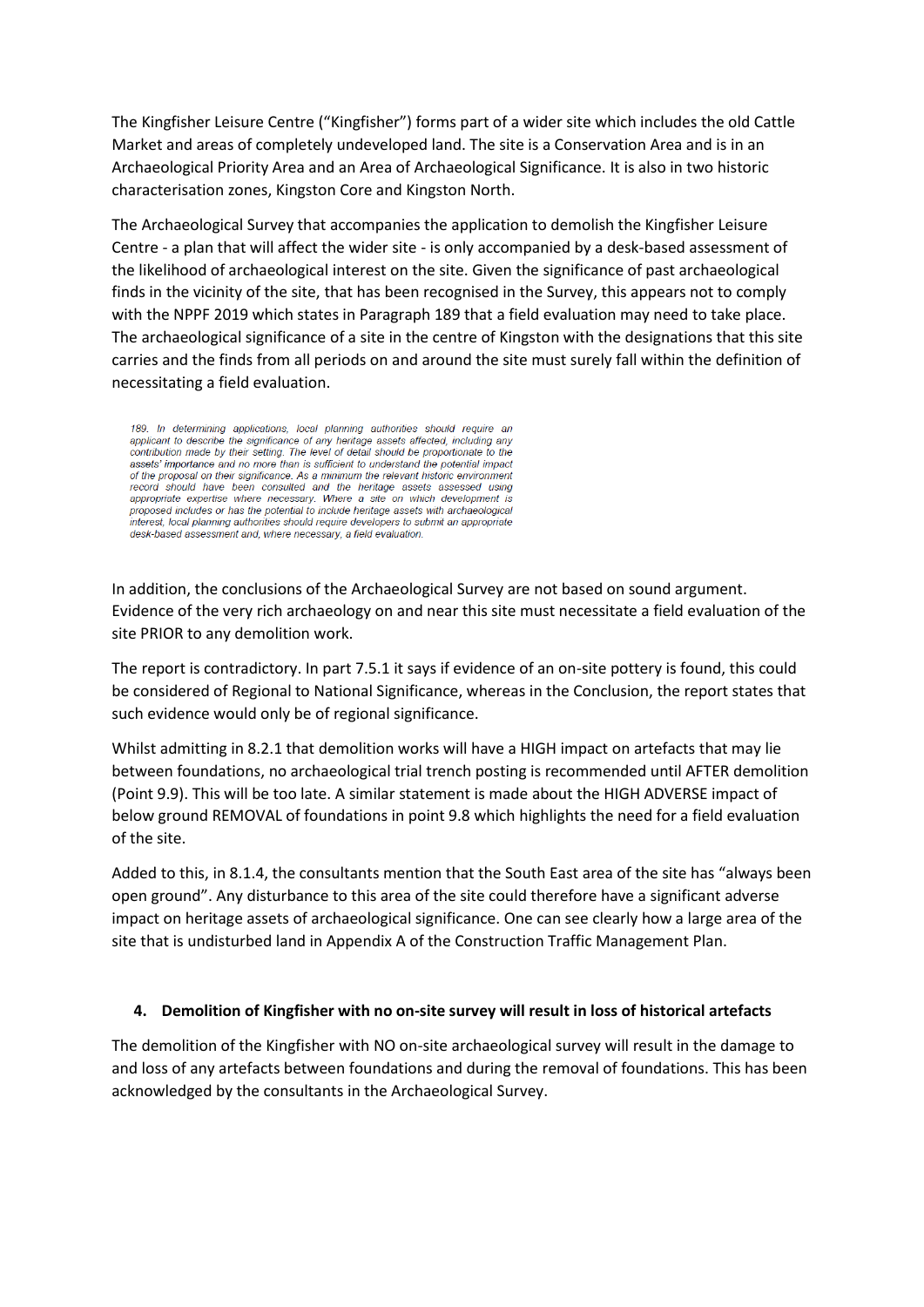## **5. New Leisure Centre may become financially unviable if significant archaeological finds are discovered**

The council is not intending to do a full archaeological survey of the wider site of which the Kingfisher forms part in their development plans BEFORE they demolish the Kingfisher. Much of the land around the Kingfisher has NOT ever been developed and is likely to contain significant archaeological finds. The costs of excavating these finds and the delay to any proposed development on the wider site could easily be deemed to make the reprovision of a leisure centre on this site UNVIABLE.

## **6. Protected Trees will be harmed and felled**

The Arbocultural Repors states that there are twenty two mature trees on the site. As a result of the proposed demolition, four of these trees – which are in a Conservation Area – could be removed to facilitate the demolition. Point 4.4 states that "the proposed development will remove a section of scattered mature and semi-mature trees located on the north east aspect of site, building B1 and areas of horticultural planting".

This area already suffers from extremely high levels of pollution and the removal of any trees should not be permitted at a time of climate emergency. The trees also provide essential habitat for a wide range of creatures and stepping stones between areas of green space in Kingston, which are becoming increasingly rare. Many new trees planted by the council are not surviving even one year, so it is critical that all mature trees are preserved. The stag beetle is not mentioned in either the Arbocultural Report or Preliminary Ecological Appraisal and therefore no actions are outlined for its protection.

### **7. Stag beetles are not considered, despite legal requirements to do so**

The Arbocultural Report states that any work to trees should consider the potential presence of protected species and refers readers to The Preliminary Ecological Appraisal. However, the Preliminary Ecological Appraisal make NO reference to the protected Stag Beetle, the larvae of which – and in certain months the adults – may be present on site, both in roots of trees and in any other wood present on the site.

Kingston, as the Local Planning Authority and competent authority, must therefore *consider the species as a material consideration in its deliberation, in addition to any safeguards laid down by Kingston's Core Strategy*. If they do not, they will breach legal duties placed on the local planning authority under Schedule 5 of the Wildlife and Countryside Act 1981 in which stag beetles are a protected species. The council is unable to fulfil its legal obligations as the stag beetle has not been considered at all in the Ecological Appraisal and the applicant – also the council - has not put forward any proposals for how it intends to deal with any possible harm to stag beetles or their larvae through mitigation to satisfy the local authority that it has dealt appropriately with this matter.

There is no mechanism in the Preliminary Ecological Assessment for Stag Beetle larvae even to be identified let alone protected as laid out in point 4.17 which states that "*in the unlikely event that other protected species are found during site clearance or construction, works must stop immediately, and advice sought from a suitably qualified ecologist on how to proceed*".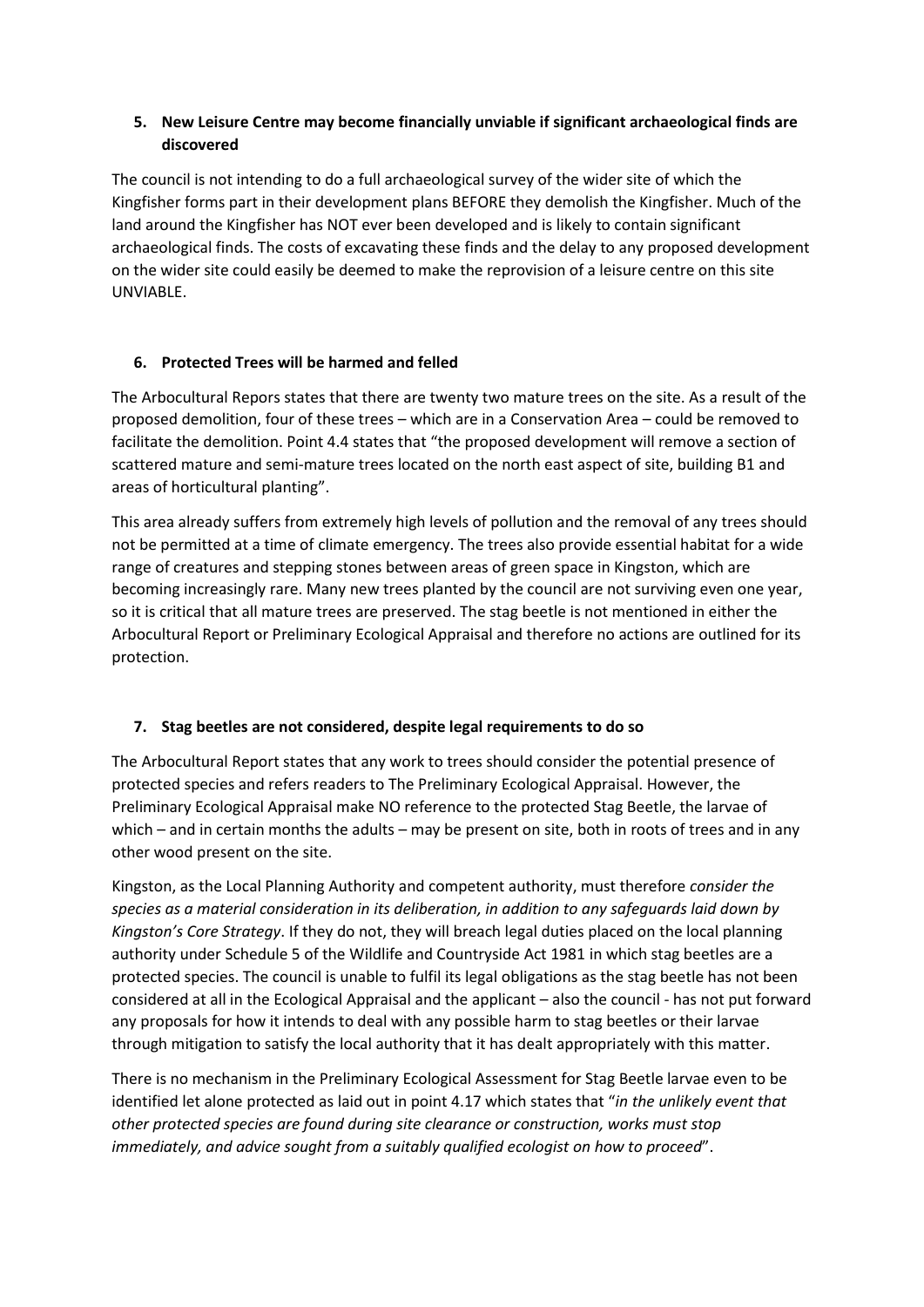### **8. Incomplete and inadequate consultation on Council's plans for the Kingfisher**

There has been no consultation on whether the Kingfisher should be demolished.

All consultation by the council has been about what residents would like a new leisure centre - that may never be built - to look like. The decision to demolish has been presented as a fait accompli. The consultation on the form and content of a possible new leisure centre was thus constructed with a pre-determined end which is to demolish the existing leisure centre.

The council states in its "Consultation Sheet" that:

Throughout the above programme of work the messaging was clear that the council is proposing to replace the current Kingfisher Leisure Centre with a new facility and create a new community leisure, well-being and cultural destination in the town centre.

However, the Council NEVER asked as part of the consultation whether residents would prefer the Kingfisher to be repaired or demolished and rebuilt.

It is also of great concern that consultants in the Construction Traffic Management Plan make it clear in point 1.1.3 that the Kingfisher is "now deemed surplus to requirements" which implies the council actually has no intention of replacing the leisure centre at all.

The council had not at any point made clear that it would be applying to demolish the Kingfisher BEFORE applying for permission to rebuild.

The planning application to demolish the Kingfisher has been kept quiet by the Council and not publicised at all, even though the council has – while the planning application has been open – been publicising plans for a "new leisure centre" that may never happen.

The planning application was found by chance and has been made available for comment for the MINIMUM period possible, including two weeks of the summer holidays for families with children at private schools.

It would not be right or democratic and would breach Gunning principles of consultation for the council to have consulted on provision of "a new community leisure, well-being and cultural destination in the town centre" when the action it is actually planning to take is the DEMOLITION of the existing leisure centre.

### **9. Construction traffic movements are not supported with evidence**

The assumption that there will only be two construction vehicles a day travelling to and from the demolition site is not backed up with evidence. It seems highly unlikely that the whole building can be demolished using only two vehicles a day. In addition, a peak number of 50 HGV movements in August may not be spread equally over the month and not represent 2 per day as asserted in the Construction Traffic Management Plan. There needs to be a guarantee that movements of HGVs will be evenly distributed throughout the month and that they will occur at times that will have the least adverse effect on people en route and nearby. There should be a limit of 50 on the number of vehicles in August and a limit on other months.